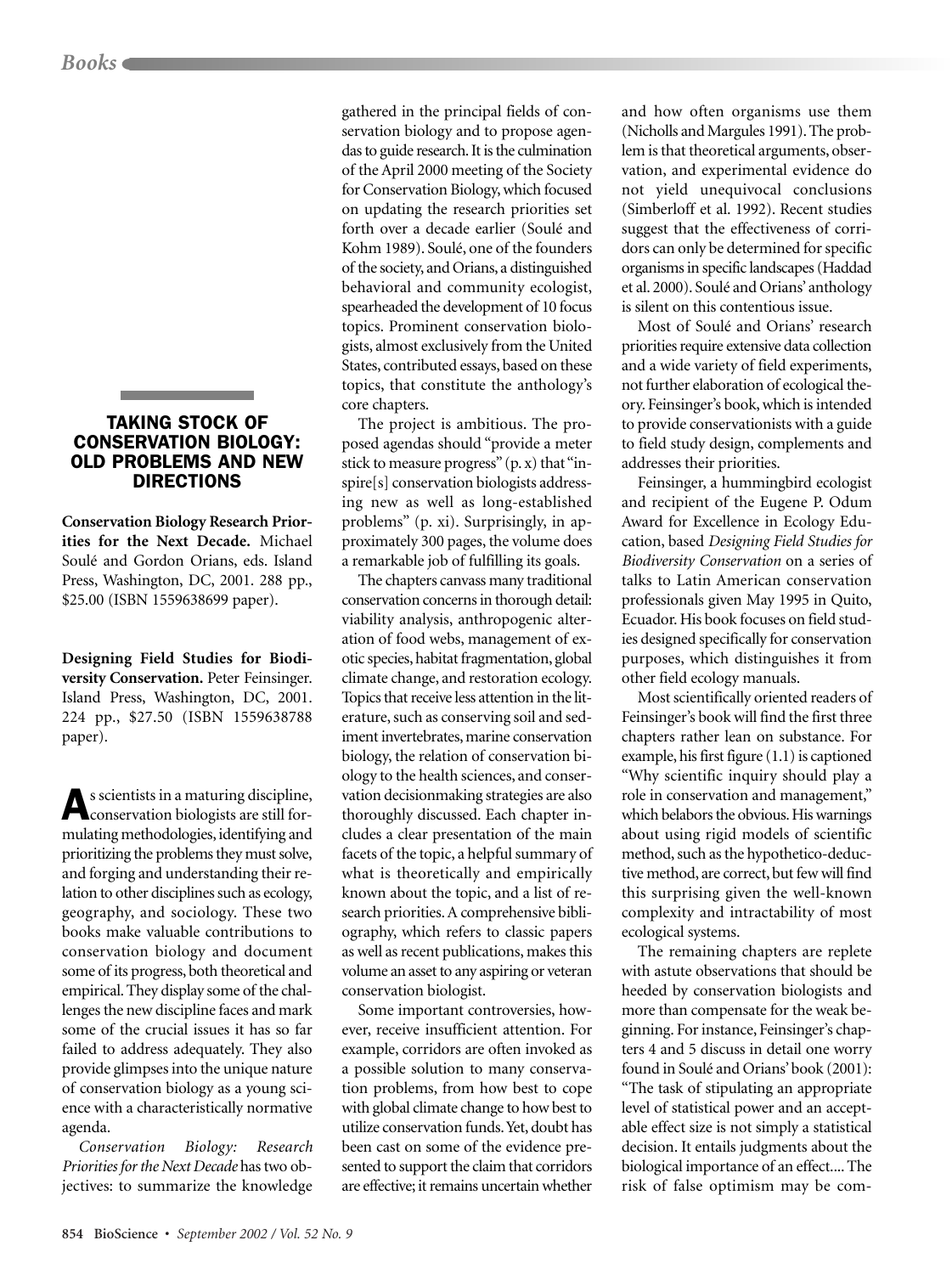pounded by experimental designs that fail to account for the independence of replicates" (p. 238). For example, to demonstrate the potential pitfalls of field study design, Feinsinger describes a hypothetical reserve and considers 16 different designs that attempt to assess whether "selective logging significantly alters the abundance and diversity of forest birds, frogs, and small mammals within a reserve." Feinsinger points out what can and cannot be justifiably concluded from different designs and why. He also notes when a question should be changed to accommodate the resource constraints of the study.

An interesting and problematic issue addressed in chapters 8 and 9 is that the goals of conserving biodiversity and of ensuring the integrity of ecosystems can conflict. According to Feinsinger, a common assumption in the use of diversity indices is that "diversity decreases when ecological integrity is compromised" (p. 131). Yet, with a realistic example, Feinsinger demonstrates that diversity, when measured by the Simpson or the Shannon-Weaver indices, often increases when invasive species are encroaching into an area. Feinsinger never defines "ecological integrity" explicitly, but he emphasizes that biodiversity indicators are often poor integrity indicators and vice versa. Consequently, designing field studies to answer questions about either requires different considerations.

Neither book adequately speaks to one of the shortcomings conservation biology has only recently begun to address: nondetrimental or even *positive* impacts of human disturbance regimes on ecosystems, for instance, on their biodiversity. As is typical, and often justifiable, in conservation biology, Soulé and Orians devote attention to the destructive activities of humans. Discussion is focused on the evidence of negative human impacts on ecosystems and framing research agendas that will help formulate counteractive strategies. A prevailing focus on the negative, however, does not justify an exclusive one.

Studies of the possible neutral or positive role of humans should be at the top of any list of conservation research priorities. Humans are, and will continue to be, an integral component of the ecosystems of the world. Such studies require the development of field study designs that are sensitive to the needs of local people and that can accurately assess which activities have positive influences and which ones do not. Although not at the center of Feinsinger's concerns, this subject deserves more attention than it is given.

In an ethical context, Feinsinger duly focuses on issues regarding local peoples' use of lands. He is especially sensitive to the needs of local people when designing field studies. For instance, he emphasizes the importance of including and encouraging local participation in achieving conservation goals: in motivation of conservation action, in study design, and in management. As Feinsinger rightly remarks, "conservation isn't by any means just a top-down policy of setting aside protected areas and restricting their use. Rather it's a means of ensuring that the landscape and its natural resources are available to future generations" (p. 147).

This statement seems to stand in stark contrast to Soulé and Orians' claim that

there is a tendency for discussions of the human dimension of biodiversity to be politicized by creeping anthropocentrism—to shift from discussion of what is best for nature to what is best for indigenous people. In a world where human beings receive more than 99 percent of the development aid and charity, it is increasingly difficult to find resources to help the other species with whom we share the earth (p. 281).

As the history of failed conservation actions makes clear, however, without local support, conservation efforts are doomed to fail (Alcorn 1993; cf. Redford and Stearman 1993).

One reason for this neglect to consider local needs and issues may be an unscrutinized assumption that characterized much of the origins of conservation biology: The influences of human activities on ecosystems are almost always deleterious. Since this assumption was rarely made explicit, it was seldom tested. Thus, in comparison to negative anthropogenic effects, there is scant scientific information on positive ones. Of course, humans exert an overwhelmingly detrimental pressure on ecosystems and most of the collected evidence, therefore, is of this nature. Yet there are instances, sometimes only anecdotal but sometimes rigorously documented, in which anthropogenic disturbance regimes have a positive influence on ecosystems (Perevolotsky and Seligman 1998).

As is noted in Soulé and Orians' anthology, conservation biology emerged in response to the dramatic, human-caused environmental destruction during the second half of the 20th century (pp. ix, xvi). In a thoroughly normative discipline, especially a perceived "crisis" discipline (Soulé 1985), that is formed to achieve goals that are emotionally charged, factual claims that hold in a multitude of cases are often taken to be universal truths. It was therefore facile, though unjustified, to conclude that humans always have a detrimental influence on ecosystems. Unfortunately, this assumption can and probably has led to disastrous results. For example, Thomas (1983) found that the Adonis Blue Butterfly *(Lysandra bellargus)* depends upon grazing pressure that is being eliminated by modern agricultural techniques. Thus, a reserve that was designed to preserve this species but that did not incorporate a grazing disturbance regime would fail.

Fortunately, conservation biologists are reconsidering this assumption, and evidence is gathering of civilizations that have (and have had) a significant positive impact on ecosystems. Recent data, for instance, have shown that humans may have had a hand in creating 12 percent of the nonflooded Amazon rainforest (Balée 1994) and the large swaths of terra preta—remarkably fertile soil for the tropical region (Woods 2002). Other studies are showing that some agroforestry practices enhance, rather than diminish, biodiversity (Balée 1994). More detailed knowledge of these types of human activities and how they can be incorporated into conservation plans